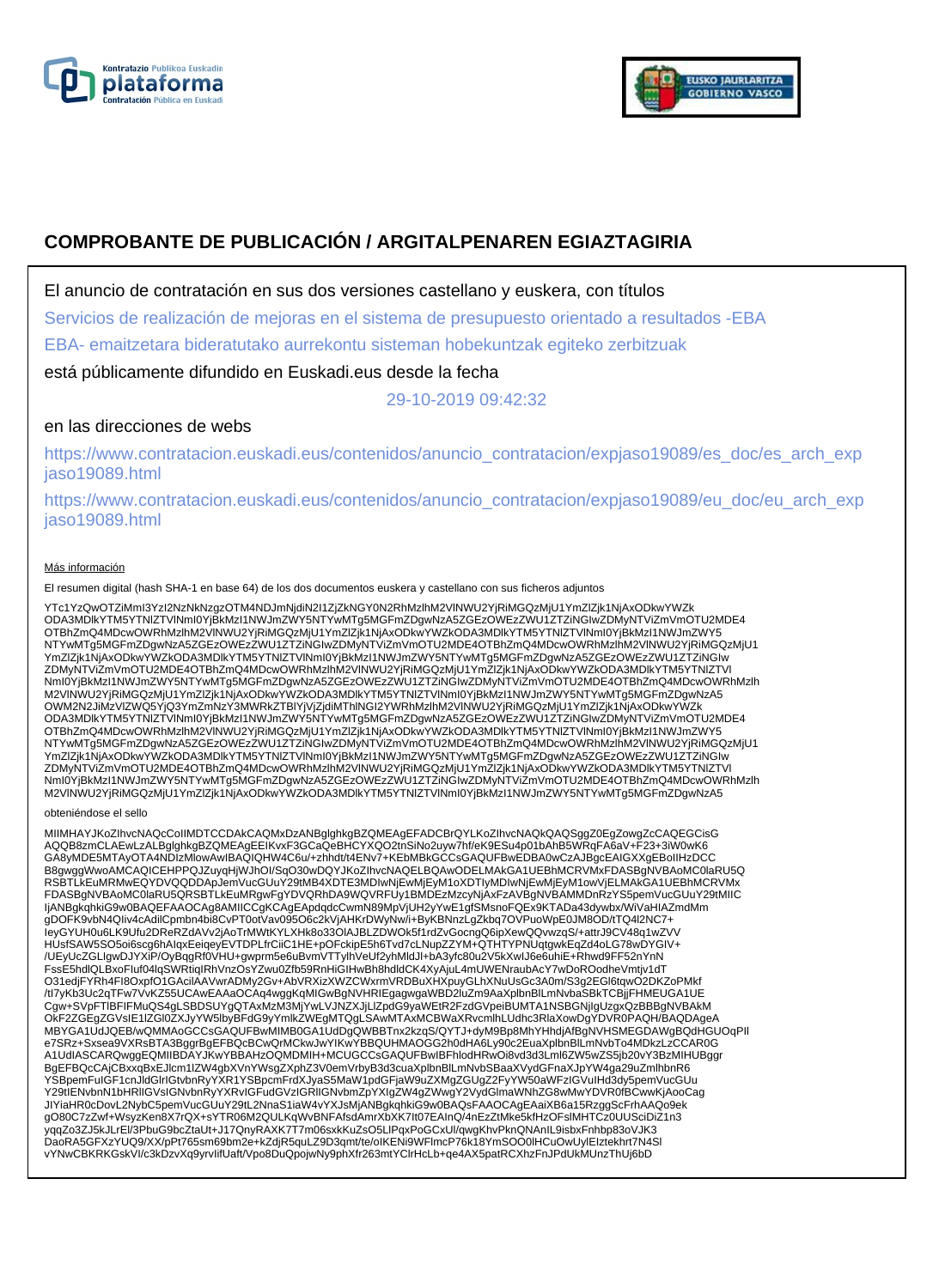



2P231EPSy4qvgKCXmAxCyW6To3LCa+lhhmzhcrZFDShO4U+mTJBQSNNZS8gdVyLO1L1LU5zioaAo6vdtlRL/fZE/QY3nBw2wwq22 t+8o98Tl2ck2fHQqpDpYYzl9r40OL77d9R0muOnITHbPumy1A5xp/Squmk6ftoXL9+7TP4LV4xP/1TbhR5eBdfKXmt6oO7xpFqhy 9ZAaBgkqhkiG9w0BCQMxDQYLKoZlhvcNAQkQAQQwHAYJKoZlhvcNAQkFMQ8XDTE5MTAyOTA4NDIzMlowLwYJKoZlhvcNAQkEMSIE IHbAS1fsx9LaaF8msnerSnWkqSSjvFTa8PQZjY257k87MIGJBgsqhkiG9w0BCRACLzF6MHgwdjB0BCDNdwo7pQBbrD9u8p5/pMe+ 0e9BvllSU1baDdGPBFySGTBQMDykOjA4MQswCQYDVQQGEwJFUzEUMBIGA1UECgwLSVpFTIBFIFMuQS4xEzARBgNVBAMMCkl6ZW5w<br>ZS5jb20CEHPPQJZuyqHjWJhOl/SqO30wDQYJKoZIhvcNAQEBBQAEggIAgOO0QT/KJRIjNnGo1etEJJeQqJLo8LBBg07w3Kavy/Oj ROgallrVRGyoobGU3dwB3+QEAyzKMpNATNRXoP3MU+NikryE9oX8u1j9G6V1Q+12GVaG4Xgr8qOiqr3Gn3kWNuruj8D/4JgdioAf rw1ECTCPx/tF1wm9B2rmQ/qMtsNLanakciyYwxuqc72+AGBBoVl2y7buXGec3YFh9jyVGaQLyUVIJNvl77SKrYsbqLJ8vG7OgWTY ue5zDE3XPb96M+6V0Meos/okeHnKdUS1JDEIyATDSnxExzzcmUxDCoXdFXkACpe164fJThf5GeoKlKtkJoJrvTkGnJH9rL4sBHOt pBuVm+2WHpKBPoPlSKkGOnMCimi4MSJs/GiHIBDzYFbPL604fQUcS5ill0xMqCD+SpiCGDClLXvNwxrAUehoOqWZrdKbbstTrpz9 lo0qW3pAQyn9s5lmFj+0idflLN6AN8luHTUZD5g=

## Kontratuaren iragarkia, gaztelaniaz eta eskaraz, izenburuekin

Servicios de realización de mejoras en el sistema de presupuesto orientado a resultados -EBA

EBA- emaitzetara bideratutako aurrekontu sisteman hobekuntzak egiteko zerbitzuak

Euskadi.eus webgunean argitaratzen da data honetatik

2019-10-29 09:42:32

### web hauen helbideetan

https://www.contratacion.euskadi.eus/contenidos/anuncio\_contratacion/expjaso19089/es\_doc/es\_arch\_exp jaso19089.html

https://www.contratacion.euskadi.eus/contenidos/anuncio\_contratacion/expjaso19089/eu\_doc/eu\_arch\_exp jaso19089.html

#### Informazio gehiago

Bi dokumentuen (euskara eta gaztelania) laburpen digitala (hash SHA-1, 64 oinarriarekin), erantsitako fitxategiekin

YTc1YzQwOTZiMml3YzI2NzNkNzgzOTM4NDJmNjdiN2I1ZjZkNGY0N2RhMzlhM2VINWU2YjRiMGQzMjU1YmZIZjk1NjAxODkwYWZk ODA3MDIkYTM5YTNIZTVINmI0YjBKMzI1NWJmZWY5NTYwMTg5MGFmZDgwNzA5ZGEzOWEzZWU1ZTZiNGIwZDMyNTViZmVmOTU2MDE4 OTBhZmQ4MDcwOWRhMzIhM2VINWU2YjRiMGQzMjU1YmZlZjk1NjAxODkwYWZkODA3MDlkYTM5YTNlZTVINml0YjBkMzI1NWJmZWY5<br>NTYwMTg5MGFmZDgwNzA5ZGEzOWEzZWU1ZTZiNGIwZDMyNTViZmVmOTU2MDE4OTBhZmQ4MDcwOWRhMzIhM2VINWU2YjRiMGQzMjU1 YTTWWTgCwCrin2DgwNzi0DCCDCYTEETTVTDTDTDT7jNWJmZWY5NTYwMTg5MGFmZDgwNzA5ZGEzOWEzZWU1ZTZiNGlw ZDMyNTViZmVmOTU2MDE4OTBhZmQ4MDcwOWRhMzIhM2VINWU2YjRiMGQzMjU1YmZIZjk1NjAxODkwYWZkODA3MDlkYTM5YTNIZTVI Nml0YjBkMzI1NWJmZWY5NTYwMTg5MGFmZDgwNzA5ZGEzOWEzZWU1ZTZiNGlwZDMyNTViZmVmOTU2MDE4OTBhZmQ4MDcwOWRhMzlh M2VINWU2YjRiMGQzMjU1YmZlZjk1NjAxODkwYWZkODA3MDlkYTM5YTNIZTVINml0YjBkMzI1NWJmZWY5NTYwMTg5MGFmZDgwNzA5 OWM2N2JiMzVIZWQ5YjQ3YmZmNzY3MWRkZTBIYjVjZjdiMThINGI2YWRhMzIhM2VINWU2YjRiMGQzMjU1YmZIZjk1NjAxODkwYWZk ODA3MDlkYTM5YTNIZTVINml0YjBkMzI1NWJmZWY5NTYwMTg5MGFmZDgwNzA5ZGEzOWEzZWU1ZTZiNGIwZDMyNTViZmVmOTU2MDE4 OTBhZmQ4MDcwOWRhMzlhM2VINWU2YjRiMGQzMjU1YmZlZjk1NjAxODkwYWZkODA3MDlkYTM5YTNlZTVlNml0YjBkMzl1NWJmZWY5<br>NTYwMTg5MGFmZDgwNzA5ZGEzOWEzZWU1ZTZiNGlwZDMyNTViZmVmOTU2MDE4OTBhZmQ4MDcwOWRhMzlhM2VINWU2YjRiMGQzMjU1 ivi i www.gomerii.com/sext/web/2012/http://www.charact.com/sext/web/2012/html/web/2012/html/web/2012/html/2012<br>YmzIZjk1NjAxODkwYWZkODA3MDlkYTM5YTNIZTVINml0YjBkMzI1NWJmZWY5NTYwMTg5MGFmZDgwNzA5ZGEzOWEzZWU1ZTZiNGlw<br>ZDMyNTViZm Nml0YjBkMzI1NWJmZWY5NTYwMTg5MGFmZDgwNzA5ZGEzOWEzZWU1ZTZiNGlwZDMyNTViZmVmOTU2MDE4OTBhZmQ4MDcwOWRhMzlh M2VINWU2YjRiMGQzMjU1YmZlZjk1NjAxODkwYWZkODA3MDlkYTM5YTNIZTVINml0YjBkMzI1NWJmZWY5NTYwMTg5MGFmZDgwNzA5

denboran digitalki zigilatu zuena

#### zigilua lortzen

MIIMHAYJKoZIhvcNAQcCoIIMDTCCDAkCAQMxDzANBglghkgBZQMEAgEFADCBrQYLKoZIhvcNAQkQAQSggZ0EgZowgZcCAQEGCisG AQQB8zmCLAEwLzALBglghkgBZQMEAgEEIKvxF3GCaQeBHCYXQO2tnSiNo2uyw7hf/eK9ESu4p01bAhB5WRqFA6aV+F23+3iW0wK6 GA8yMDE5MTAyOTA4NDIzMlowAwIBAQIQHW4C6u/+zhhdt/t4ENv7+KEbMBkGCCsGAQUFBwEDBA0wCzAJBgcEAIGXXgEBoIIHzDCC B8gwggWwoAMCAQICEHPPQJZuyqHjWJhOI/SqO30wDQYJKoZIhvcNAQELBQAwODELMAkGA1UEBhMCRVMxFDASBgNVBAoMC0laRU5Q<br>RSBTLkEuMRMwEQYDVQQDDApJemVucGUuY29tMB4XDTE3MDIwNjEwMjEyM1oXDTIyMDIwNjEwMjEyM1owVjELMAkGA1UEBhMCRVMx FDASBgNVBAoMC0laRU5QRSBTLkEuMRgwFgYDVQRhDA9WQVRFUy1BMDEzMzcyNjAxFzAVBgNVBAMMDnRzYS5pemVucGUuY29tMIIC